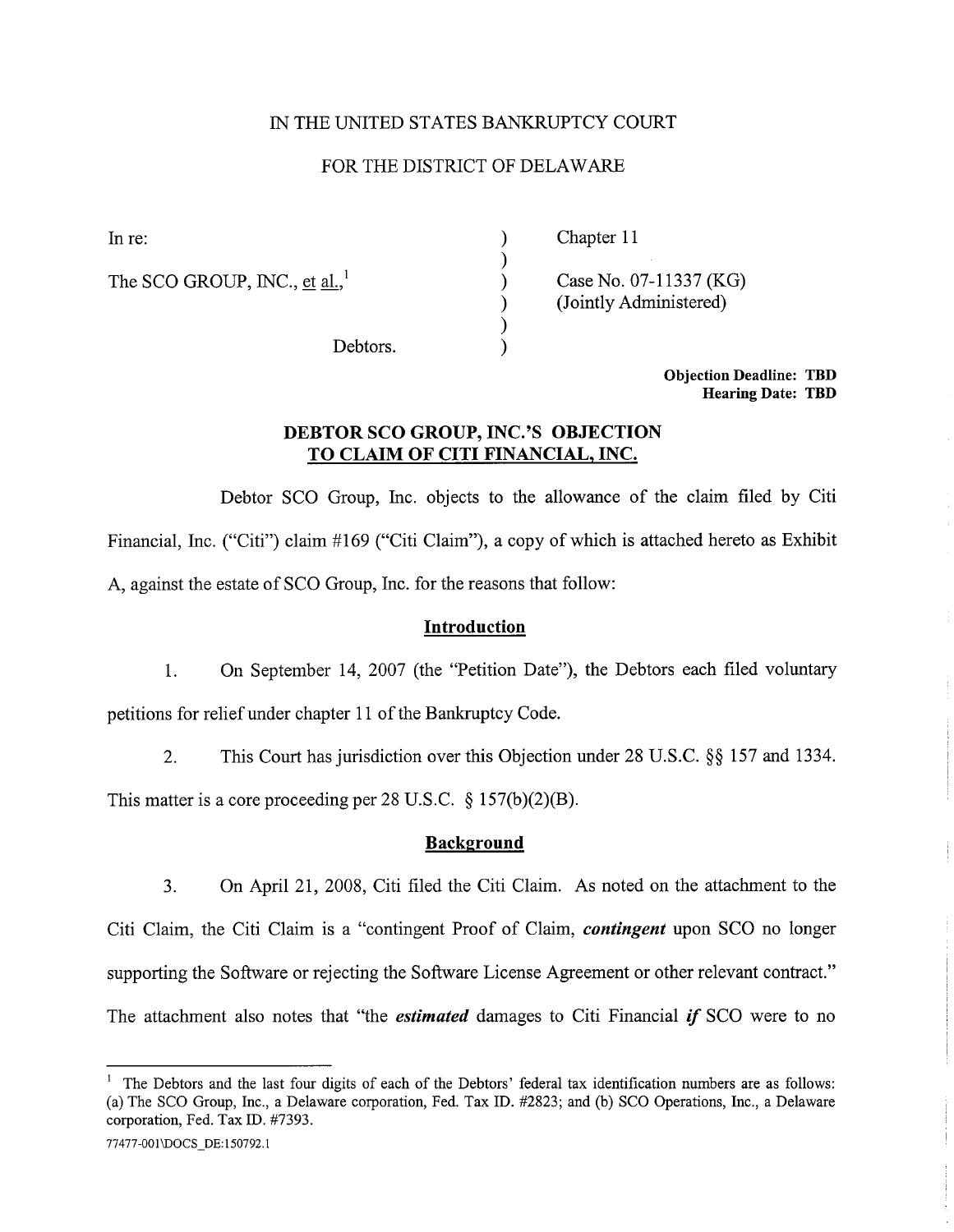longer support the Software or were to reject the Software License Agreement is in excess of \$3 million." (emphasis added).

4. Thus the Citi Claim, if any such claim exists, is dependent solely on whether the Debtors reject the subject Software License Agreement or otherwise breaches the contract. As conceded by Citi, the Debtors have *not* rejected the Software License Agreement and have *not* stopped supporting the Software. The Debtors reject the notion that the Citi Claim is ripe or, alternatively, currently holds any value.

#### Relief Requested

5. By this Objection, the Debtors seek entry of an order pursuant to section 502(b) of the Bankruptcy Code and Rule 3007 of the Federal Rules of Bankruptcy Procedure disallowing the Citi Claim. The validity and amount of the Citi Claim can and should be considered *only, if* and when, the Debtors reject the Software License Agreement or no longer support the Software.

#### **Applicable Authority**

6. Code Section  $502(b)$  provided in pertinent part that:

The court, after notice and a hearing, shall determine the amount of [a] claim in lawful currency of the United States as of the date of the filing of the petition, and shall allow such claim in such amount, except to the extent that ... such claim is unenforceable against the debtor and property of the debtor, under any agreement or applicable law for a reason other than because such claim is contingent or unmatured.

11 U.S.c. § 502(b)(1).

8. For the reasons set forth above, SCO Group, Inc. submits that, pursuant to Code

Section  $502(b)(1)$  and Bankruptcy Rule 3007, the Court should disallow the Citi Claim.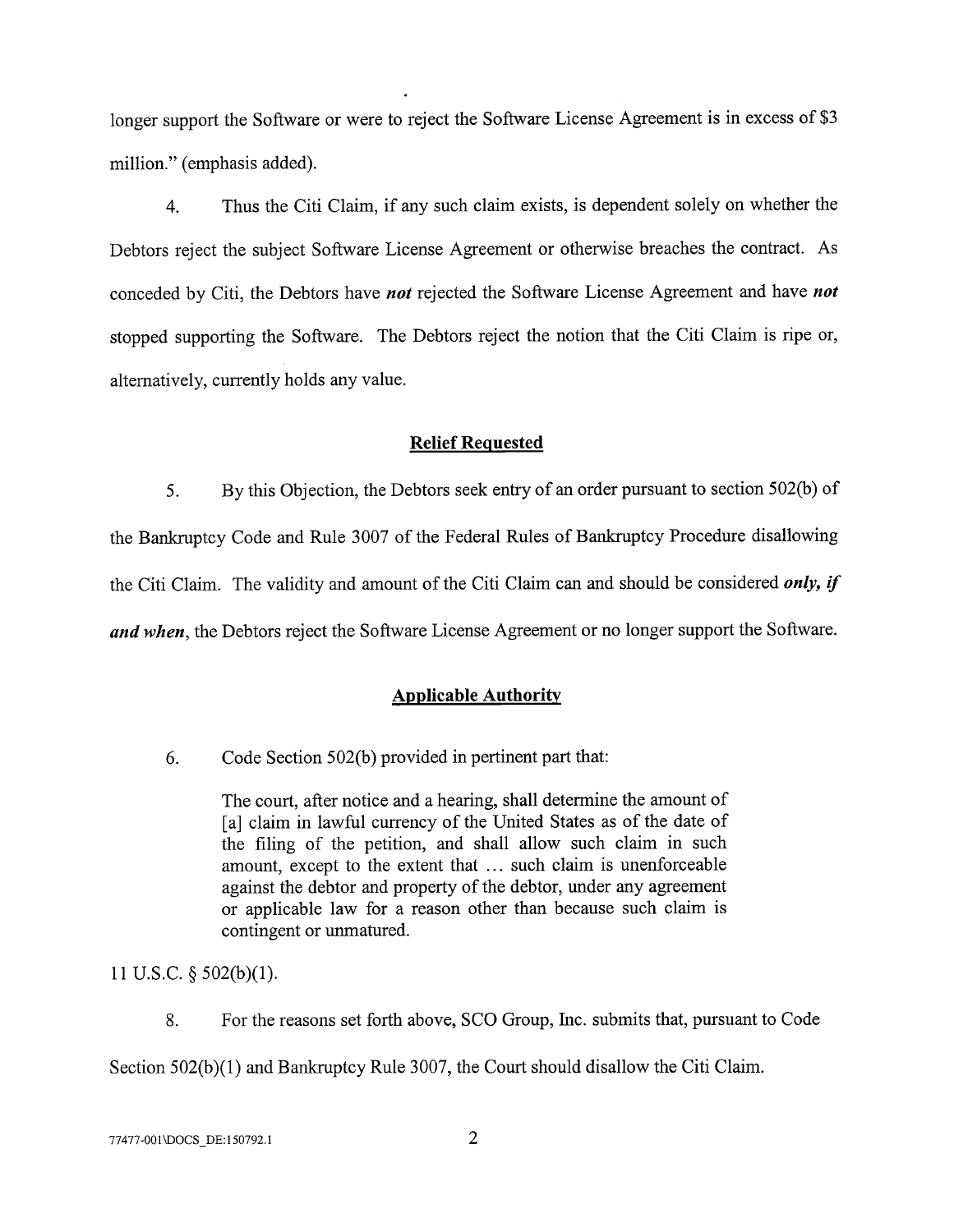#### Notice

9. Notice of this Objection has been given to the following paries, or in lieu thereof, to their counsel, if known: (i) the Office of the United States Trustee; (ii) parties requesting notice under Bankruptcy Rule 2002; and (iii) all holders of claims that are the subject of this Objection. SCO Group, Inc. submits that, in light of the nature of the relief quested, no other or further notice need be given.

# No Prior Request

10. No prior objection has been made to this or any other court.

#### Compliance with Delaware Bankruptcy Local Rule 3007-1

11. This Objection complies with the requirements of De1.Bank.LR 3007.